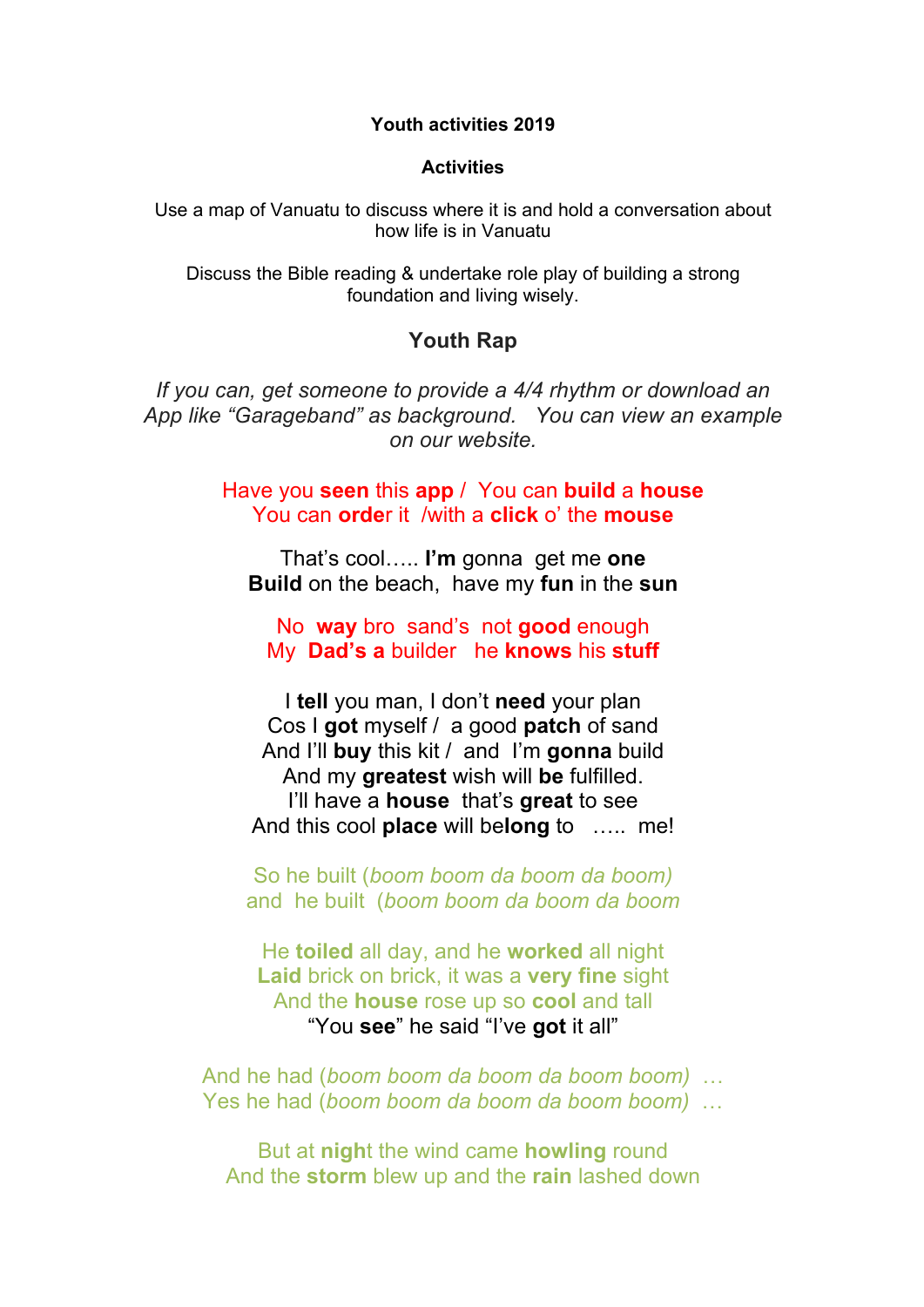And it **washed** the sand, washed it **right** away And that **cool** tall house **began** to sway

And it fell (*boom boom da boom da boom boom…..* And he fell (*boom boom da boom da boom boom)*

And his **friend** said **"Bro** I told you clear Not to **build** on sand but you **woul**d not hear Now you're **home**less, and your **dream's** all gone You **would not** hear and you got it **wrong**"

Yes you did (*boom boom da boom da boom boom)* … Yes he did (*boom boom da boom da boom boum)*

But if you **prefer** you can live with **me** Cos I **chose** my site more **care**-ful-ly And I **took** advice from **those** who know Built my **house** on rock like they **told** me to

Its still **there** (*boom boom da boom da boom boom)* Its still **there.** (*boom boom da boom da boom boom)*

# *TOGETHER*

The **mora**l of this **tale** is clear To live life **well** you **have** to hear God's **word** or you will **find** one day Your **though**tlessness will **make** you pay But if you **list**en you will f**ind** He's **there** to help you **through** the grind Of **daily** life, he'll **help** you build So **that** your Life /will be ….. **ful- filled** Yes it will (*boom boom da boom da boom boom)* God's will (*boom boom da boom da boom boom)* God's will (*boom boom da boom da boom boom)* God's will

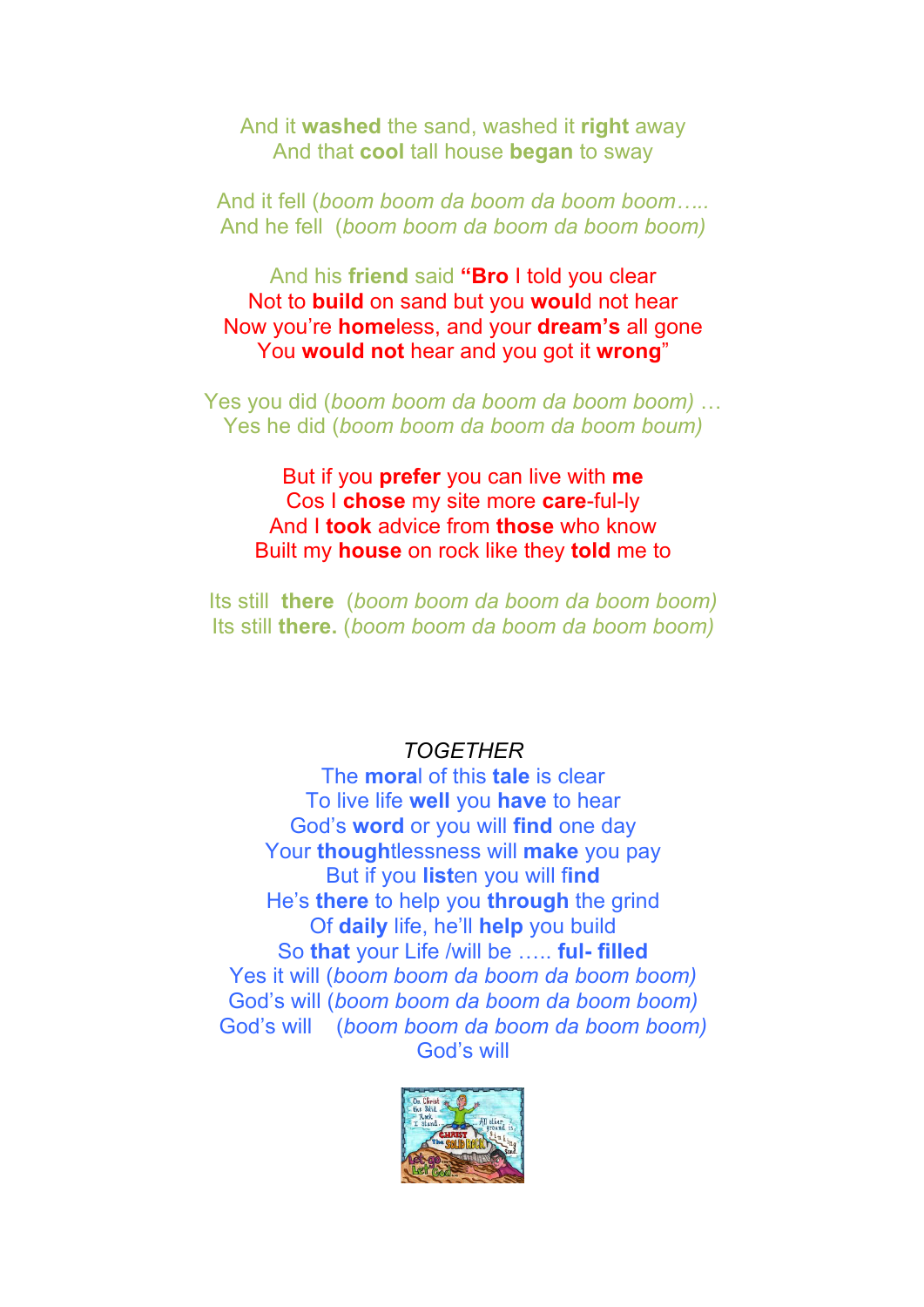## **Youth scenario**

## **Role Play for building on a strong foundation and living wisely**

*Divide the young people into two small groups.*

A young high school pupil returns home from school. In the first group they are listened to and affirmed that evening by their parents/carers. In the second they are ignored or criticised. Give each group about twenty minutes to devise a scenario. Then discuss the issues raised.

#### **Bislama**

**Bislama** is a creole **language**, and one of the official **languages** of Vanuatu. It is the first **language** of many of the "Urban ni-Vanuatu" (citizens who live in Port Vila on the island of Efate.

Some common **greetings** are:

Halo (**Hello**), Gud Moning (Good morning), Gud Aftenun (Good Afternoon), Gud naet (Good evening/night), Baibai/Tata (Goodbye), Tangkyu (Thankyou).

Try to translate the following:

Bensin ("benzine" or petrol)

Faol ("fowl" or chicken)

Puskat ("pussy cat" or just cat)

Samting ("something" or thing)

Sanbij ("sandbeach or beach)

Solwota ("salt water" or sea)